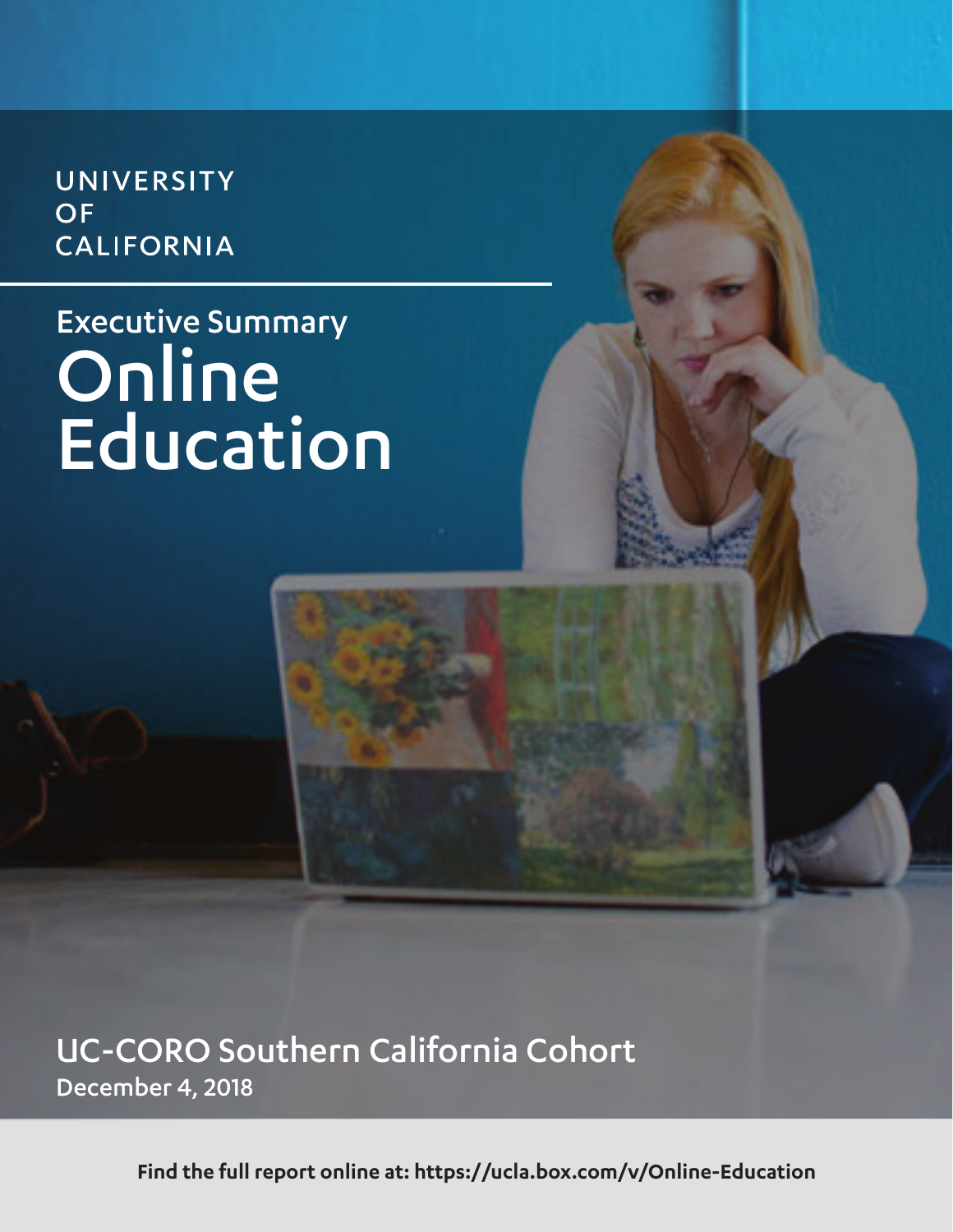## EXECUTIVE SUMMARY

The 2018 UC-CORO Systemwide Leadership Collaborative 2018 Southern Cohort selected the project "*The UC Goal for Online Education"* proposed by Michael Dennin (UCI Vice Provost and Dean, Office of the Vice Provost for Teaching and Learning) and supported by Marco Molinaro (UCD Assistant Vice Provost for Educational Effectiveness).

The cohort developed this report as its capstone project to investigate and assess our campuses' interests in and experiences with online education to date as well as to recommend a model for developing a UC-wide vision and solutions to perceived barriers.

The report covers online education for enrolled students in degree programs throughout the UC. We surveyed stakeholders, interviewed campus leaders, and reviewed market data as well as stated UC goals and metrics to assess the current state. The report summarizes:

- Advantages and possibilities of online education in the UC system,
- Educational problems and risks,
- Current administrative and structural hurdles, and
- Ideological arguments and other hurdles.

The report then delineates recommendations for possible solutions and proposes metrics for evaluating the effectiveness of online education. The report concludes with a call to action to create a UC-wide vision for online education. A guiding vision is key to unleashing campus-level faculty and administrative dedication to overcoming the risks and hurdles associated with online education.



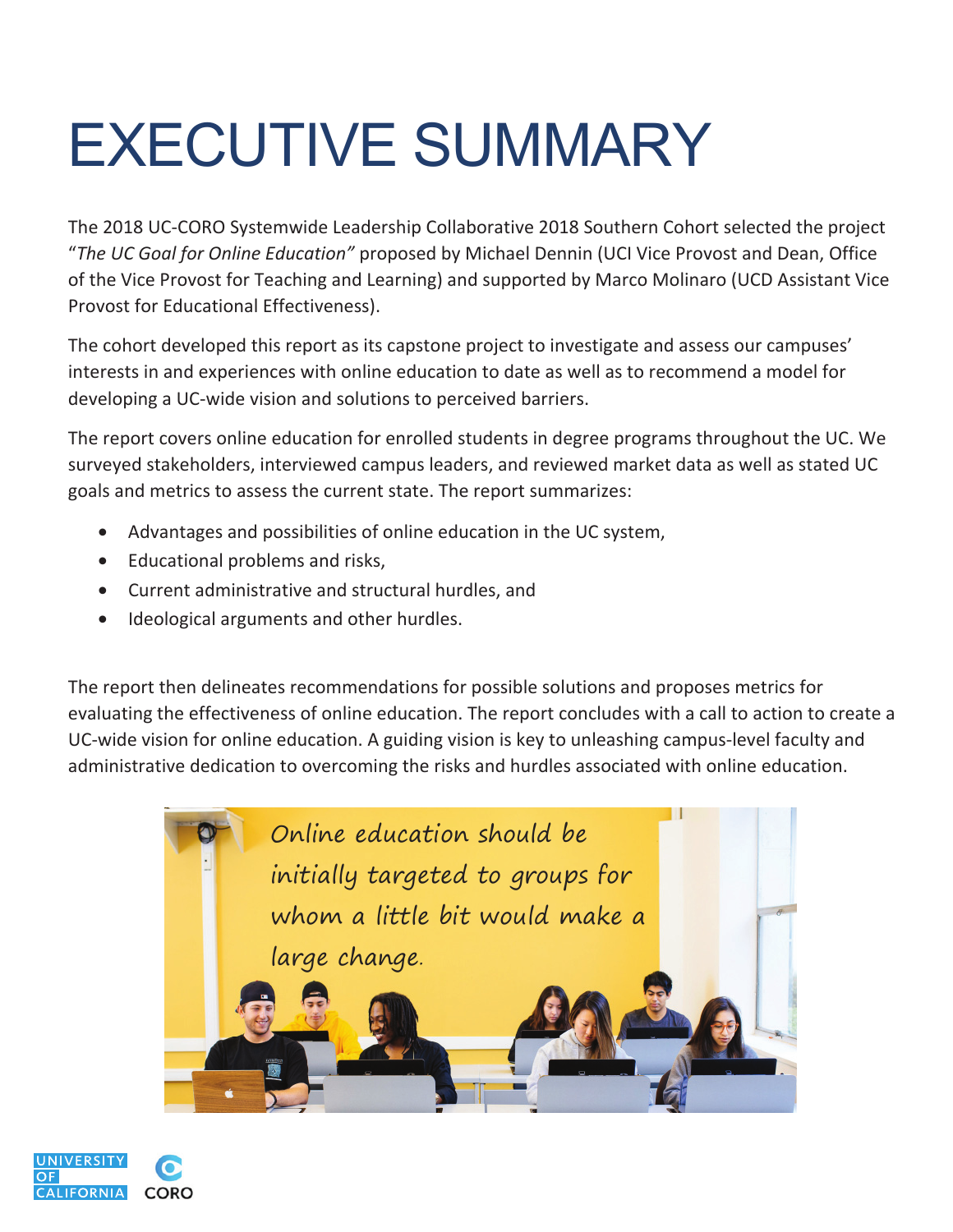The report proposes:

(1) UC-wide task force:

## UC Office of the President Task Force Composition



(2) Subsequent work groups to perform the following functions:

## Task Force Action Items

Perform a comprehensive review and analysis of existing UC online education to determine educational and technical hurdles

Articulate a UC-wide vision and mission for online education

**Develop guidelines and recommendations how to emphasize educational value of on-line courses and faculty contributions in development and implementation**

Draft policy reflecting common existing strength, practices and philosophy